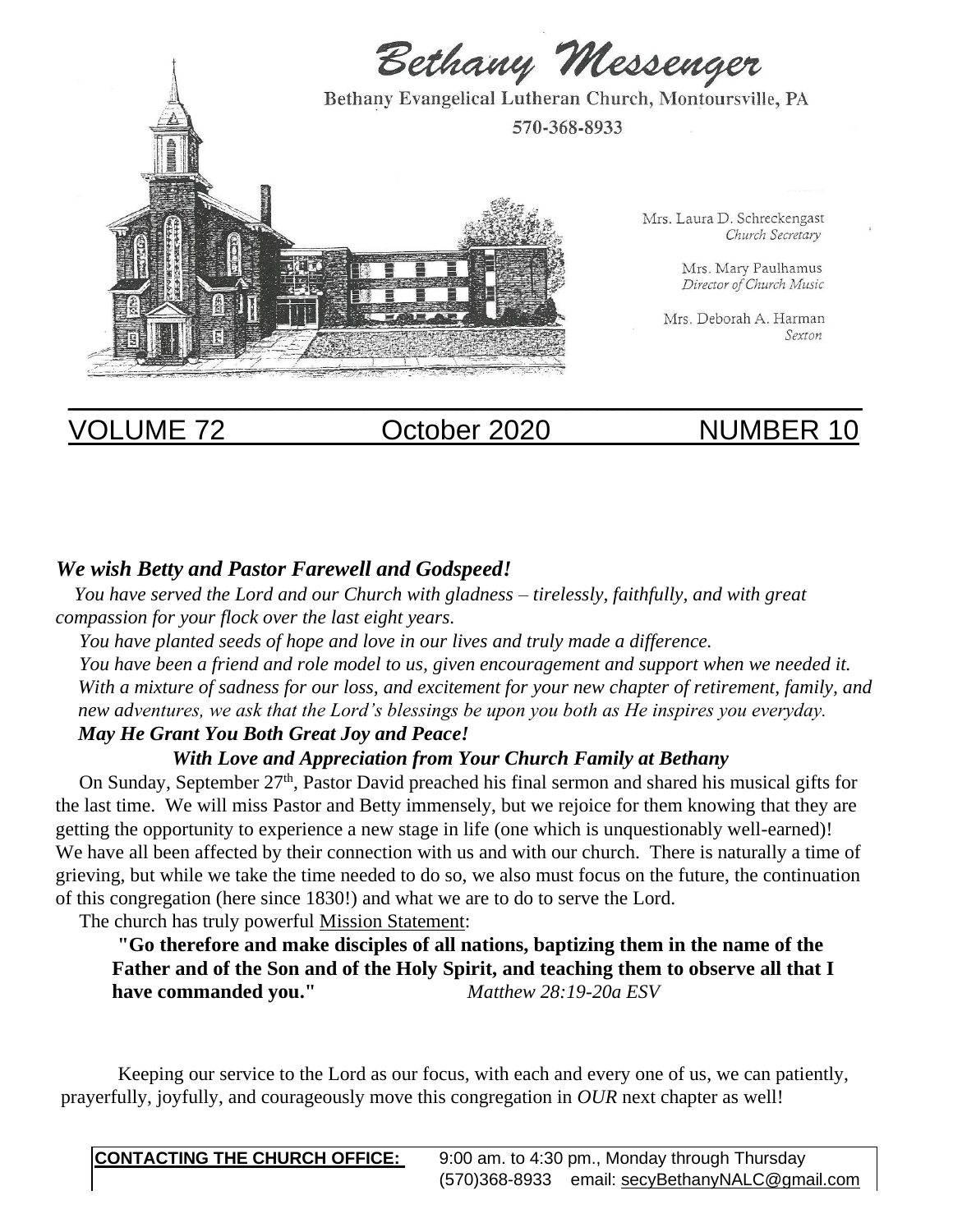**IN AN EMERGENCY:** Laura Schreckengast (570)772-4752 cell phone (call or text) Larry/Sharon Barnard (570)435-5408

Gail Stover - Prayer Chain (570)971-5710 /

stover1104@gmail.com **BETHANY'S WEB SITE:** www.BethanyNALC.org

**BETHANY'S FACEBOOK PAGE:** www.facebook.com/BethanyNALC.org

-2-

# $\leq$  NEWS <u>the 2020 annual atlantic mission region convocation</u>

**SATURDAY, OCTOBER 17th Where Restoration Begins** It's focus is changed based on the fact everything will be held remotely, and that there needs to be an immediate focus on healing the divisions between people, especially based on racial divisions. It will be held by teleconference, and will run from 9:00 am. until noon that day.

The original theme focusing on worship will be postponed until 2021.

 *For more information (and for informative and inspiring articles) go you can go to:* www.theNALC.org *to read more!* 

# **CHURCH COUNCIL ACTIONS:**

The Church Council met on September 14<sup>th</sup>



 -- Received and accepted reports from these committees: Finance, Mission, Worship and Music, and the Pastor's Report. Compiled a list of names for a Call Committee to be voted on at the annual Congregational Meeting. -- Completed the first reading of the 2021 Mission Plan.

 *Their next meeting will be held on Monday, October 12 at 7:15 pm.* 

# **RECONCILIATION OF BETHANY CHURCH FINANCES**

| Income Received through August 31, 2020<br>Expenses through August 31, 2020<br><b>Balance</b>        | (35 Sundays) | \$135,411.20<br>\$142,232.19<br>$$ -6,820.99$      |
|------------------------------------------------------------------------------------------------------|--------------|----------------------------------------------------|
| Income Received through August 31, 2019<br>Income Received through August 31, 2019<br><b>Balance</b> | (34 Sundays) | \$130,570.65<br>\$140,012.07<br>$-9,441.42$<br>\$. |

### **OCTOBER & NOVEMBER HAPPENINGS**

| <b>Life Chain</b>                                                 | - Sunday, Oct. 4, $2:30 - 3:30$ pm. |  |
|-------------------------------------------------------------------|-------------------------------------|--|
| <b>Crop Walk</b>                                                  | - Sunday, Oct. 11, 1:00 pm.         |  |
| <b>Church Council</b>                                             | - Monday, Oct. 12, 7:15 pm.         |  |
| NALC Atlantic Mission Convention- Saturday, Oct. 17, 9 am. - noon |                                     |  |
| <b>Mission Committee</b>                                          | - Monday, Oct. 19, 7:15 pm.         |  |
| <b>Deadline - Newsletter items</b>                                | - Tuesday, Oct. 20, 4:30 pm.        |  |
| <b>Finance Committee</b>                                          | - Tuesday, Oct. 20, 7:00 pm.        |  |
| <b>Staff Support Committee</b>                                    | - Tuesday, Oct. 20, 8:00 pm.        |  |
| <b>Newsletter Team</b>                                            | - Monday, Oct. 26, 28, 9:00 am.     |  |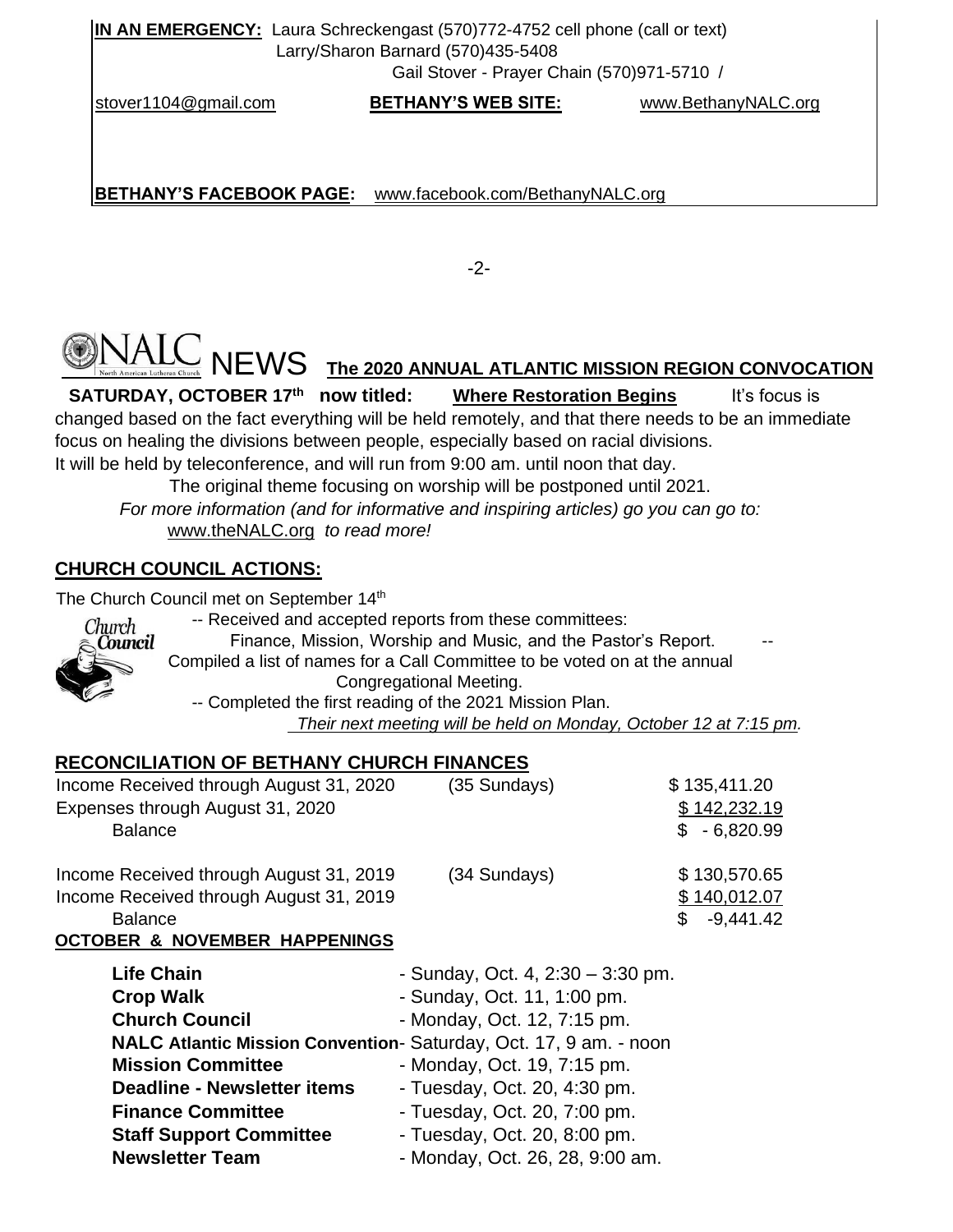| <b>Church Council</b>                | - Monday, Nov. 9, 7:15 pm.                        |
|--------------------------------------|---------------------------------------------------|
| <b>Veteran's Day</b>                 | - Wednesday, Nov. 11                              |
| <b>Bloodmobile</b>                   | - Friday, Nov. 12, 1 - 6 pm.                      |
| <b>Mission Committee</b>             | - Monday, Nov. 16, 7:15 pm.                       |
| <b>Property Committee</b>            | - Tuesday, Nov. 17, 7:00 pm.                      |
| <b>Worship &amp; Music Committee</b> | - Monday, Nov. 23, 7:00 pm.                       |
| <b>Deadline - Newsletter items</b>   | - Tuesday, Nov. 24, *Noon*                        |
| <b>Blessed Thanksgiving</b>          | - Office Closed - Thursday, Nov. 26               |
| <b>Newsletter Team</b>               | - Monday, Nov. 30, 9:00 am.                       |
| <b>Weekly:</b>                       | <b>Quilters</b> - Tuesdays and at Thursdays 9 am. |

### **TUESDAY NIGHT BIBLE STUDY RESUMES:**

The Tuesday Night Bible Study - 2<sup>nd</sup>, 4<sup>th</sup>, (and 5<sup>th</sup>) Tuesdays of each month! We gather at 7:00 pm. in Fellowship Hall for coffee, and then have class from 7:30 – 8:30 pm., followed by prayer. The study is open to *ALL!*  If interested, please contact Sharon Barnard at (570)435-5408.

-3-

# **HOSPITAL VISITATION**

 If you or someone you know is hospitalized (or will be), PLEASE notify the Church Office. With Pastor Letscher's retirement, we may have different pastors covering our members' needs, so *please make sure to get information to our church office* so that we are able to stay on top of the well-being of our members and friends. *Good Communication is always important, but will be vital and especially appreciated during these weeks/months of transition!* 

# **BLOODMOBILE NEWS**

**American**<br>Red Cross

A Bloodmobile will be held at our church on **Friday, November 13 from 1 – 6 pm.** 

You are encouraged to register online or by phone: RedCrossBlood.org

(800)733-2767, and if possible, do the pre-donation screening and health history online at RedCrossBlood.org/RapidPass.

We were so grateful to be informed that the Blood Drive on September  $12<sup>th</sup>$  netted a total of 27 pints, (including 21 whole pints and 3 doubles) which exceeded the goal of 25 pints! We also want to acknowledge all the time and effort that Betty Letscher has contributed over the years in making these drives run smoothly at Bethany; we appreciate all she has done!

 The generosity of everyone who contributes their gifts of time, support, and/or blood truly makes a huge difference in saving lives!

# **SHEPHERD OF THE STREETS NEWS**

 The Rev. Mark Brumbach has begun to fill the shoes of Dr. Morris Smith, who has retired after 20 years of faithful service as the Shepherd of the Streets. Pastor Brumbach has served here in central PA for over 30 years as a Methodist minister (a Veteran of the Army



and Air Force Chaplain Corps), continues to serve as Pastor of the South Williamsport United Methodist Church, and his wife teaches elementary general music in the South Williamsport S.D. (with our Laura Schreckengast).

As of Sept. 2<sup>nd</sup>, there was less than \$50 in the Shepherd checking account. The former Shepherd said that in his 20 years he has never seen such sparse financial support for the ministry. They are hoping to keep the ministry surviving and thriving; they are asking for faithful support during this crazy time.

# *Please consider giving financial support or donating any of the following on this updated list:*

Toothpaste and toothbrushes, shaving cream and razors, shampoo and conditioner towels and wash cloths, soap, deodorant, and combs bedding and blankets tissues, toilet paper, paper towels; women's hygiene products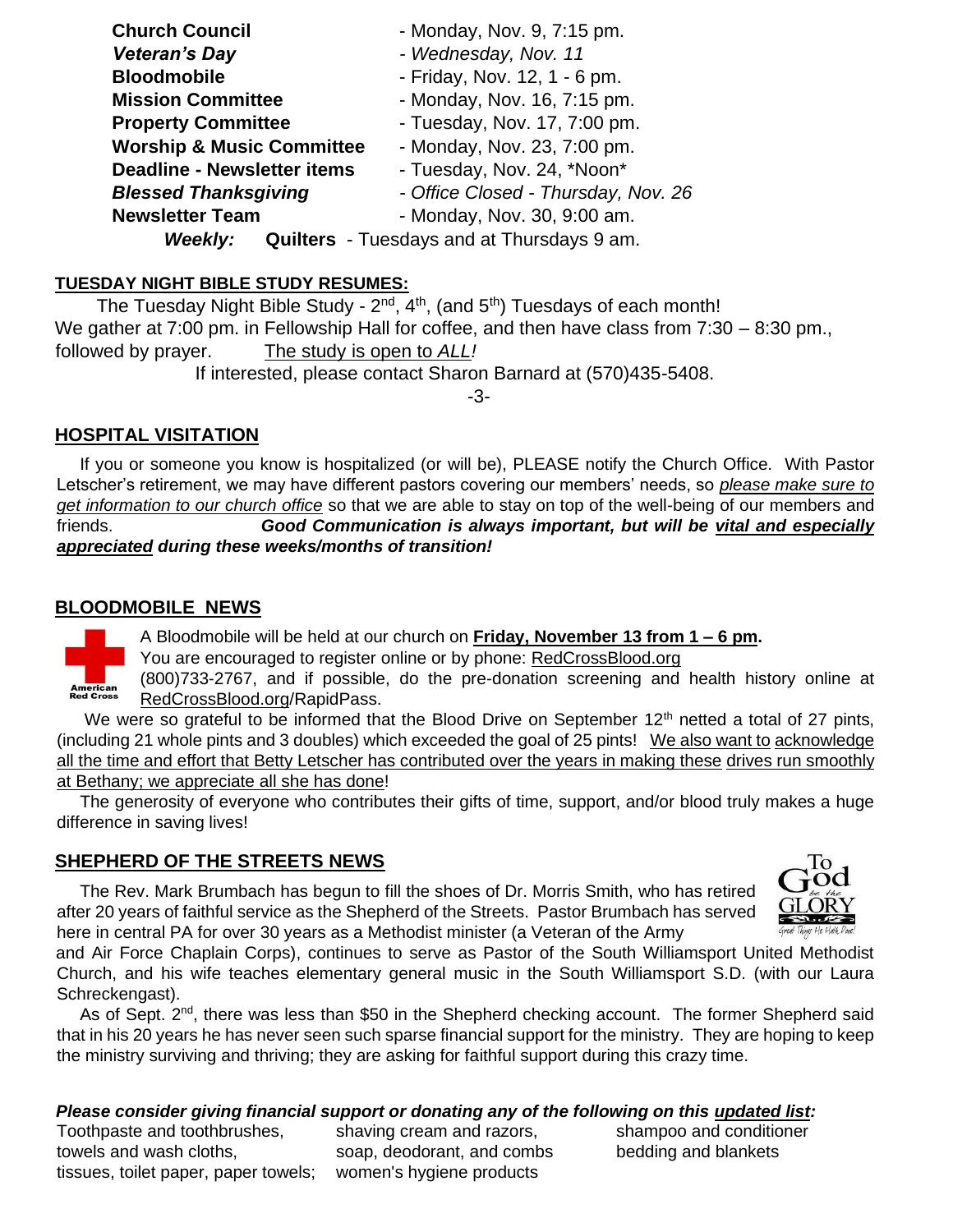baby items: diapers, Baby specific: shampoo, oil, Q-tips, wipes, powder; **pull ups (Sz 1-6, esp. 3-6); ALSO:** Adult diapers (sz. Med., Large, X-Lg., especially Med) *Donated items can be brought to the church; financial donations can be put in the collection plate – please designate "Shepherd" or "Shepherd of the Streets"* 

**BACKPACK BREAKFAST NEWS:**



 The Backpack Program is Back in Business! They are planning on having 120 students from October to the end of year (this *may* change), and then they are hoping to resume having the "full supply of 150 students" beginning in January of 2021.

 Please consider donating: Oatmeal (1-2 oz. packets); Cream of Wheat (1-2 oz. packets); Boxed Cereal (Individual, 1.5-2 oz); Multigrain Bars; Breakfast Bars; Pop Tarts; Belvita Breakfast Biscuits (1.76 oz.); Cereal Bars (individually packaged).

 *They are incredibly grateful for each and every donation!* 

# **LOOKING FORWARD - NOVEMBER NEWSLETTER**

 If you would like something to be included in the next newsletter, we would love to make that happen! Please keep in mind that the deadline is Tuesday, October  $20<sup>th</sup>$ , 4:30 pm. You may reach us: (570)368-8933 secyBethanyNALC@gmail.com or drop off the article/submission at the office.

-------------------------------------------------------------------------------------------------------------------------------------

-4-

**EXPERIENCE MISSIONS** Get Involved . Be Inspired

# **BIBLE AND CHRISTIAN LITERATURE COLLECTION DRIVE**



*Go to experiencemissions.com for updated information!*

 We have been partnering with the ministry project, "Experience Missions", serving as a local collection point for materials that will be distributed to people all over the world. They are asking for:

 Bibles (new and used, NT, Psalms/Proverbs, commentaries, concordances); Bibles on cassette (excellent condition); Christian books (hardback, paperback); Christian magazines (NO Guideposts); Devotionals and tracts; music CDs/DVDs (Christian Contemporary, gospel, hymns); Sunday School & VBS materials; Flannelgraph supplies (flannel storyboard items). *Donated items can be brought to our church.* 

#### Ŧ

# **UNITED CHURCH WOMEN – BEGINNING PREPERATIONS FOR CHRISTMAS!**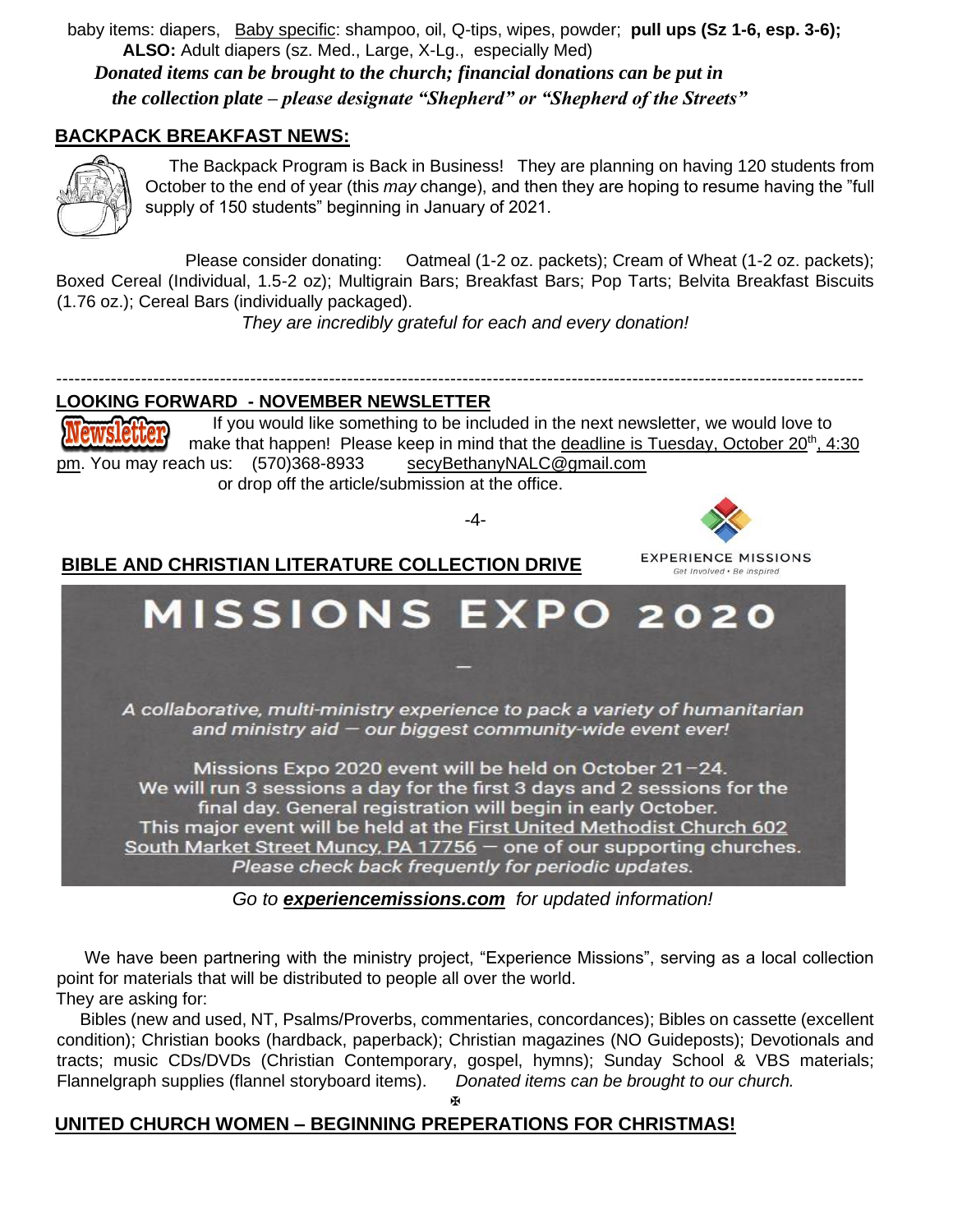The Church Women United's annual Christmas Stockings to Nursing Homes campaign is always special – this year it may even be more so, as the challenges of the past year have affected those individuals in very significant ways. It is a reminder to our county's nursing home residents, over 1,125 residents, that God's love is always with them!



On the Sundays of October 11<sup>th</sup> and 18<sup>th</sup>, we will have special collection plates we are hoping to fill, to help contribute to the \$4 needed for each stocking. The CWU will purchase the items

used to fill the stockings, and are able to do so in bulk for economy. Each stocking will then include a pen, notebook, hand cream, emery board, tissues, comb, and a Christmas card. The stockings will be filled on November  $16<sup>th</sup>$ . The CWU will also be preparing 50 gift bags for children whose mothers are in the State Correctional Institute at Muncy.

 *The items may be small, but the love and care that is shown to each recipient can be immense!*  Will you please consider contributing to this effort on October 11<sup>th</sup> and 18<sup>th</sup>? Thank You!

# **SAMARITAN'S PURSE – OPERATION CHRISTMAS CHILD**



 A Mission Committee project again this year is to fill as many Christmas shoeboxes as possible for Operation Christmas Child. In this time of fear and uncertainty, now more than ever boys and girls need to know that God loves them and has not forgotten them. We feel it's a beautiful opportunity to spread the Good News of Jesus Christ and make some little boy or girl - who in many cases never before received a gift of any kind - very happy!

 Shoeboxes are available in the church office along with a brochure listing ideas of what is or is not appropriate to pack. Items should be new (or look new) but may be removed from their packages to facilitate packing. Handmade items are also welcome. With regard to Covid 19, as of now, there are no changes as to what can be included. If shopping is not your thing or you are not able to shop but could contribute funds, just leave your donation in the church office and the committee will be happy to do the shopping for you. Deadline for returning boxes to the church office is Sunday, November  $8<sup>th</sup>$ . If possible, include \$9 per box for postage. Make checks payable to Samaritan's Purse with a note on the memo line that it's for Operation Christmas Child.

> *\*\*Last year we filled 22 boxes. Let's see if we can't do even better this year!\*\**  -5-

# **THE FOOD PANTRY CURRENTLY NEEDS:**

| pasta sauce;                                                                   | cereals, oatmeals; | canned vegetables; | juice mixes;                       |  |  |  |
|--------------------------------------------------------------------------------|--------------------|--------------------|------------------------------------|--|--|--|
| canned meats/Spam;                                                             | noodles, ramen;    | coffee and teas;   | pre-mixed sides;                   |  |  |  |
| and condiments.                                                                |                    |                    | updated September 25 <sup>th</sup> |  |  |  |
| You may drop off items at the church and they will be delivered to the pantryl |                    |                    |                                    |  |  |  |

**p** off items at the church and they will be delivered to the pantry!

### **EQUIPMENT AVAILABLE**



Equipment is always available to borrow during recovering from surgery and for those who may be experiencing difficulties. We have walkers, canes, equipment for the bathtub and commode are all available. Please tell a staff member if you have a need!

# **SEWING MACHINES AVAILABLE**

 The Quilting Room has several old sewing machines, some in cabinets, all looking for good homes. They haven't been used for awhile, so will need some servicing. Contact Barb Winchester (570)244-6681.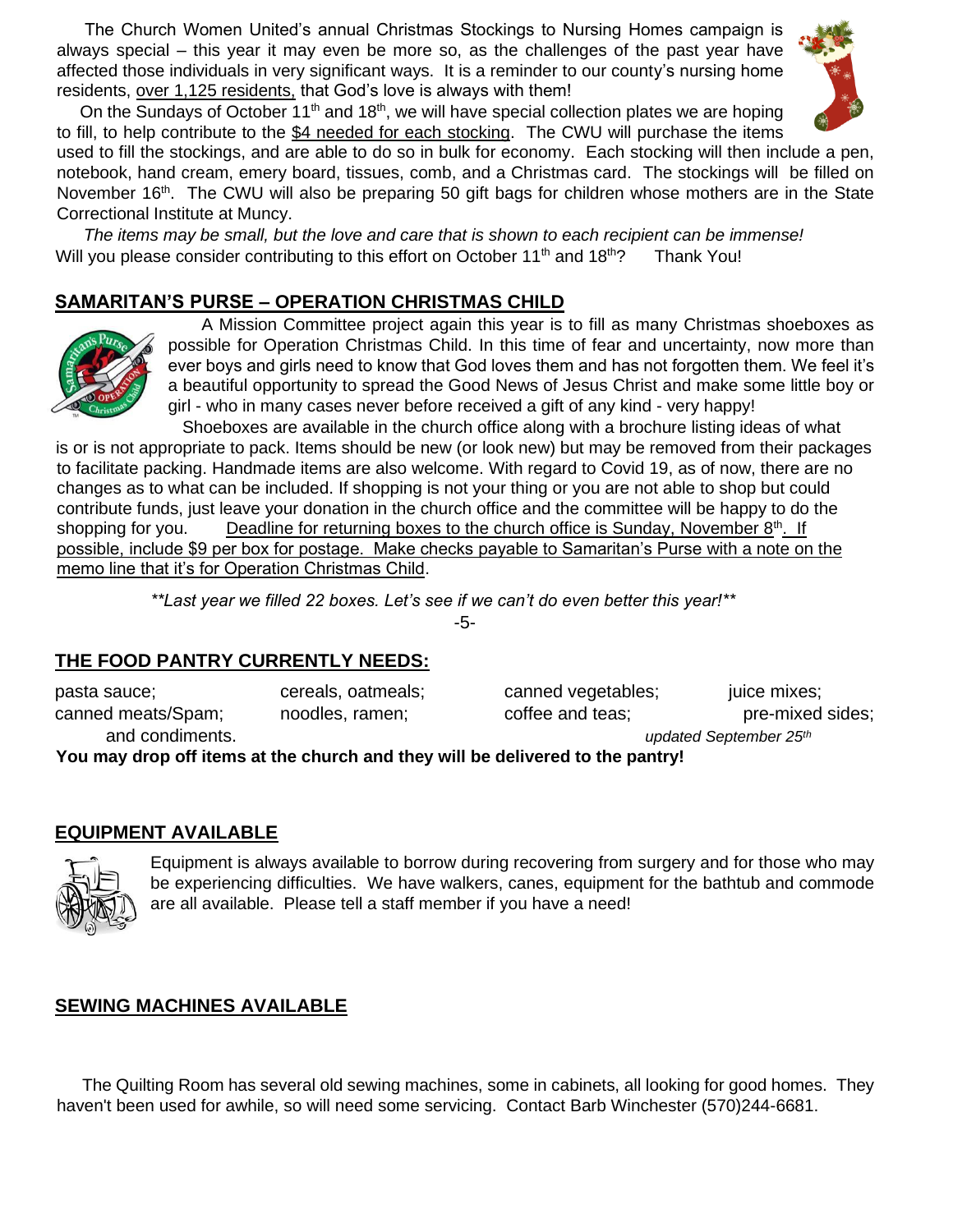### **BIBLES FOR PRISON**



 Bibles for Prison are always needed. The Lycoming County Prison Chaplain reports that the number of inmates attending Bible study continues to grow, and requests for Bibles has increased. Donations to help buy Bibles would also be appreciated. Please mark your check "Bibles." Thank you.

#### **YOKEFELLOW PRISON MINISTRY**

 Yokefellow Prison Ministry is in need of volunteers. As more establishments are reopening, please consider how you could be a part of this ministry along with others? Contact the Yokefellow Office (570)326- 6868 if you would like more information.

#### **PROJECT LINUS – STILL MAKING BLANKETS**

 We are still sharing our knitting, crocheting, and quilting gifts with others by making blankets of all sizes (baby, children, adult) for those with cancer or going through traumatic experiences at hospitals. You may bring these items to the Church Office.

### **NEED A COAT, TAKE ONE; HAVE A COAT, LEAVE ONE**

 As the season is getting more brisk, our special donation coat rack in the foyer area by the Broad Street glass doors is going to be utilized more frequently. If you have a coat (or many!) for which you no longer need, please consider adding to our supply. We are accepting children's and adult's sizes; we also have a bin for hats, mittens, scarves, and gloves. We appreciate every donation, as there continues to be a great deal of turnover. If you know anyone in need of a coat or jacket, please remind them of our supply; it is a beautiful way of sharing care, by keeping others warm and dry!

# *NOTES of GRATITUDE*

*IN APPRECIATION:* 

 *Thank You to Pastor Letscher for his visit and prayers, and the thoughtful cards for my brief hospitalization. Gail Stover*

图

 *Cookies, candy, altar flowers, visits from Pastor David and the Church Girls all make me Happy! Thanks for Everything,* 

 *Roxy Lundy* 

 *Many thanks to Virginia Laudig and Bob Laudig Jr. for the beautiful fall bouquet of altar flowers. They added much to the joy of celebrating our53rd anniversary! An added bonus was a delightful visit with Laura Schreckengast who delivered them. Thanks, Laura!* 

 *- June and Dave Grube* 

### **QUILTING NEWS**



#### **Latest update on the quilts sent to the Lutheran World Relief June 25th:**

In last month's newsletter, we shared the sad news that all of the quilts sent by our quilters and others sent to Lutheran World Relief were destroyed in the tragic explosion in Lebanon. We were overjoyed to then get the news that not all of the quilts were in the cargo containers that were destroyed – some were not part of that shipment and did indeed survive. These

were to provide much needed relief to people in refugee camps to those fleeing Syria and Palestine's civil unrest. The blast claimed over 160 lives, injured over 5,000 and left an estimated 300,000 homeless or displaced.

 Our quilters are again taking a large number of quilts to join others in October, and will be sent to help warm those who have lost so much.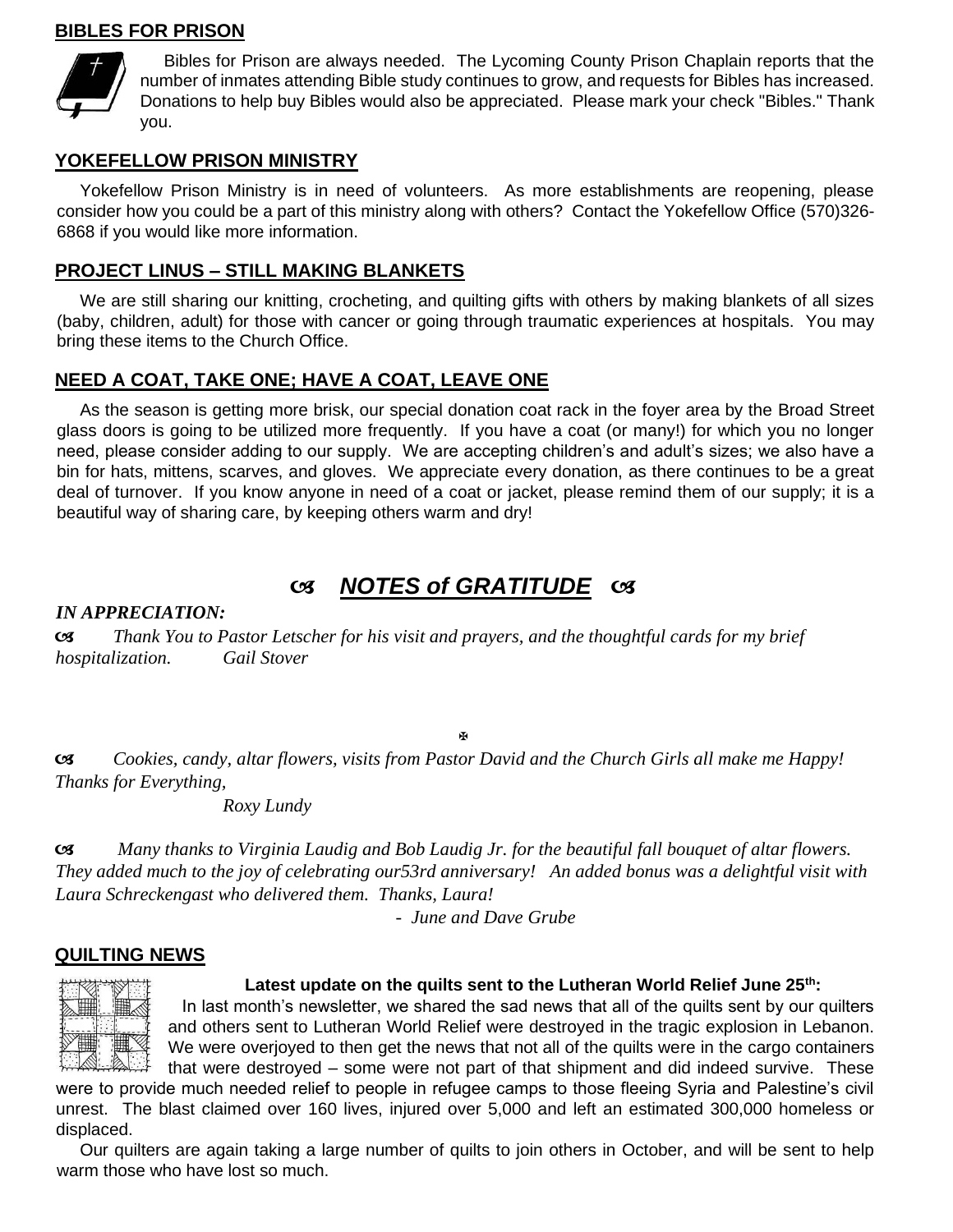If you would like to help: they can use any cotton sheets or fabric, as well as **more volunteers**! For more information on this crisis from the blast in Beirut or other LWR projects go to [lwr.org.](http://lwr.org/)  For anyone interested in making any donation to this issue or other LWR needs can go to: [lwr.org/beirut](http://lwr.org/beirut) call 1(800)597-5972 or mail to: Lutheran World Relief PO Box 17061 Baltimore MD 21297-1061 If you have any questions or want more information, please feel free to contact Barb Winchester (570)546-7772 barbinmuncy@yahoo.com

*MARK YOUR CALENDARS:*  **29th Annual local LIFE CHAIN NEXT SUNDAY- October 4**

On the Golden Strip in Loyalsock **2:30 – 3:30 pm.**  Contact Sharon Barnard at (570)435-5408 for more information

# **Greater Lycoming CROP Walk - Sunday, October 11**

Begins at St. Mark's in Williamsport **1:00 pm.**  Contact United Churches at (570) 419-1464 or director@uclc.org for more information

# **REMEMBERING OUR SENIORS AT HOME**

### **Herbert Bright**

628 Broad St. Montoursville, PA 17754

# **Jean Fox** 2123

Robinson Rd. Apt. 141 Jackson MI, 49203

### **Marjorie Gower**

Elmcroft of Loyalsock 2985 Four Mile Dr. Montoursville, PA 17754

### **Juliette Griffiths (Julie)\*\*\***

Heritage Springs Memory Care, Room 220 878 Old Cement Rd.